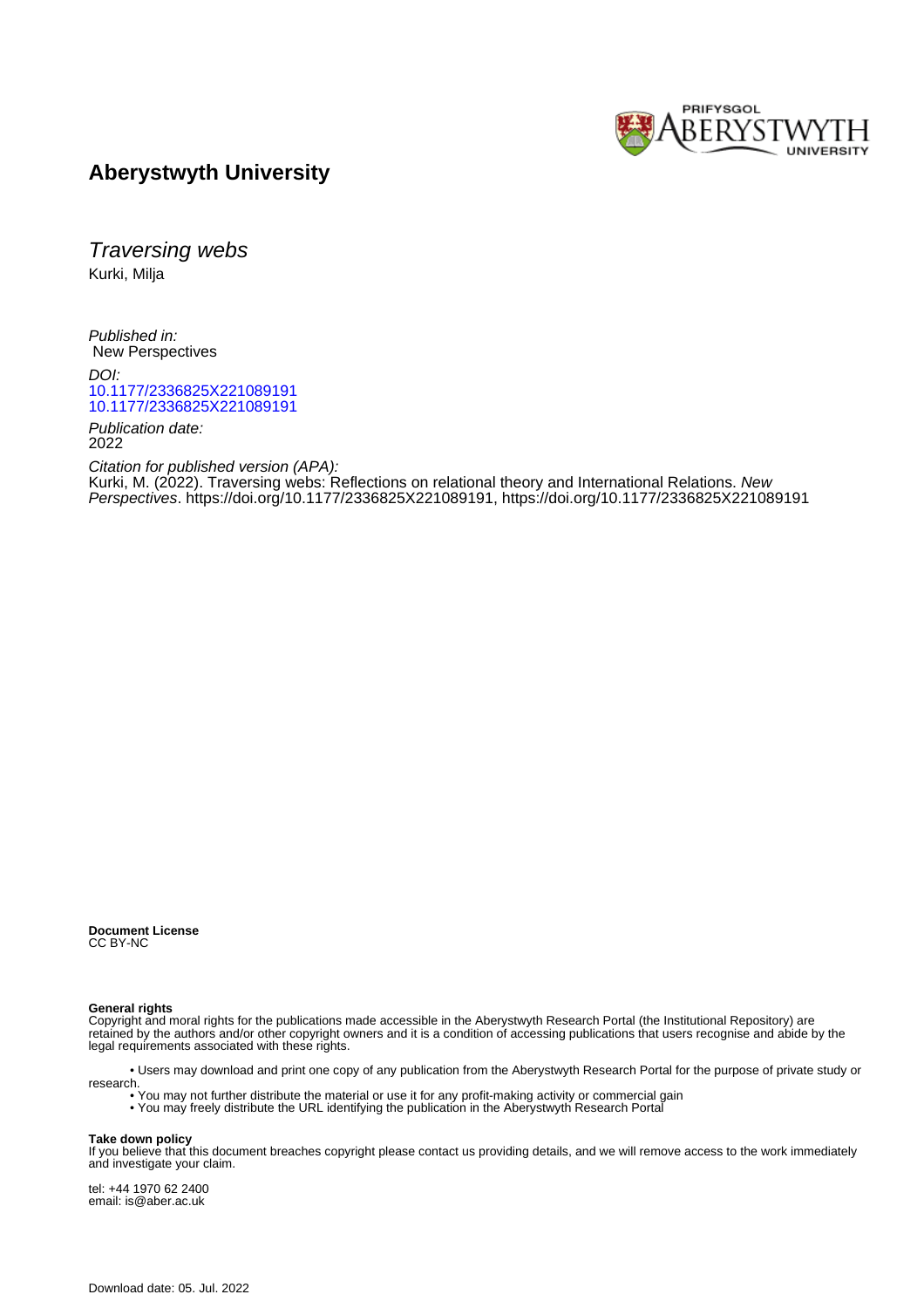## Traversing webs: Reflections on relational theory and international relations

### NEW PERSPECTIVES >-

New Perspectives 2022, Vol. 0(0) 1–9 © The Author(s) 2022  $\circledcirc$ 

Article reuse guidelines: [sagepub.com/journals-permissions](https://uk.sagepub.com/en-gb/journals-permissions) DOI: [10.1177/2336825X221089191](https://doi.org/10.1177/2336825X221089191) [journals.sagepub.com/home/nps](https://journals.sagepub.com/home/nps)



### Milja Kurki

International Politics, Aberystwyth University, Aberystwyth, UK

### **Abstract**

Relational theories challenge, in a multitude of ways, how we understand and work with relations in International Relations (IR) scholarship. It invites engagement with thought and practice of relationality from different parts of the world and invites a rethinking of the boundaries between states and individuals but also between humans and non-humans. This essay considers the role of relational theory in and around IR by way of a series of short inter-related reflections, drawing on 'IR' but also author's experiences of relational shifts in everyday life. The experiences of 'traversing the webs' of relationality at home and at work, with humans and non-humans, in IR scholarship and beyond it, demonstrate the ways in which relational thought and practice is much more than 'theory', travels well beyond 'IR', and yet also poses important questions to how we think and do IR.

### Keywords

Relational theory, international relations theory, climate change, posthumanism, intervention, ethics, community

### Introductory notes

This essay consists of short segments reflecting on relational thought and becoming, lockdowns and community, spiders and flies, intervention and ethics, COP and climate change, 'International Relations (IR)' and planetary politics, somewhat in that order, but also all jumbled up. Indeed, the reader is invited to think on such thematics as potentially all quite jumbled up.

This essay does not proceed through an analytical exposition of, or even a descriptive engagement with, relational theory, although I have written on relational theory elsewhere in a more traditional analytical register should the reader wish to turn to such expositions (see e.g. [Kurki 2020](#page-8-0), [Kurki 2021](#page-9-0)). Rather, in this piece, in line with the editors' invitation to write in a different, more open-ended style – and since I think such an exercise might be productive for understanding and

Corresponding author:

Milja Kurki, International Politics, Aberystwyth University, Penglais Campus, Aberystwyth SY23 3FE, UK. Email: [mlk@aber.ac.uk](mailto:mlk@aber.ac.uk)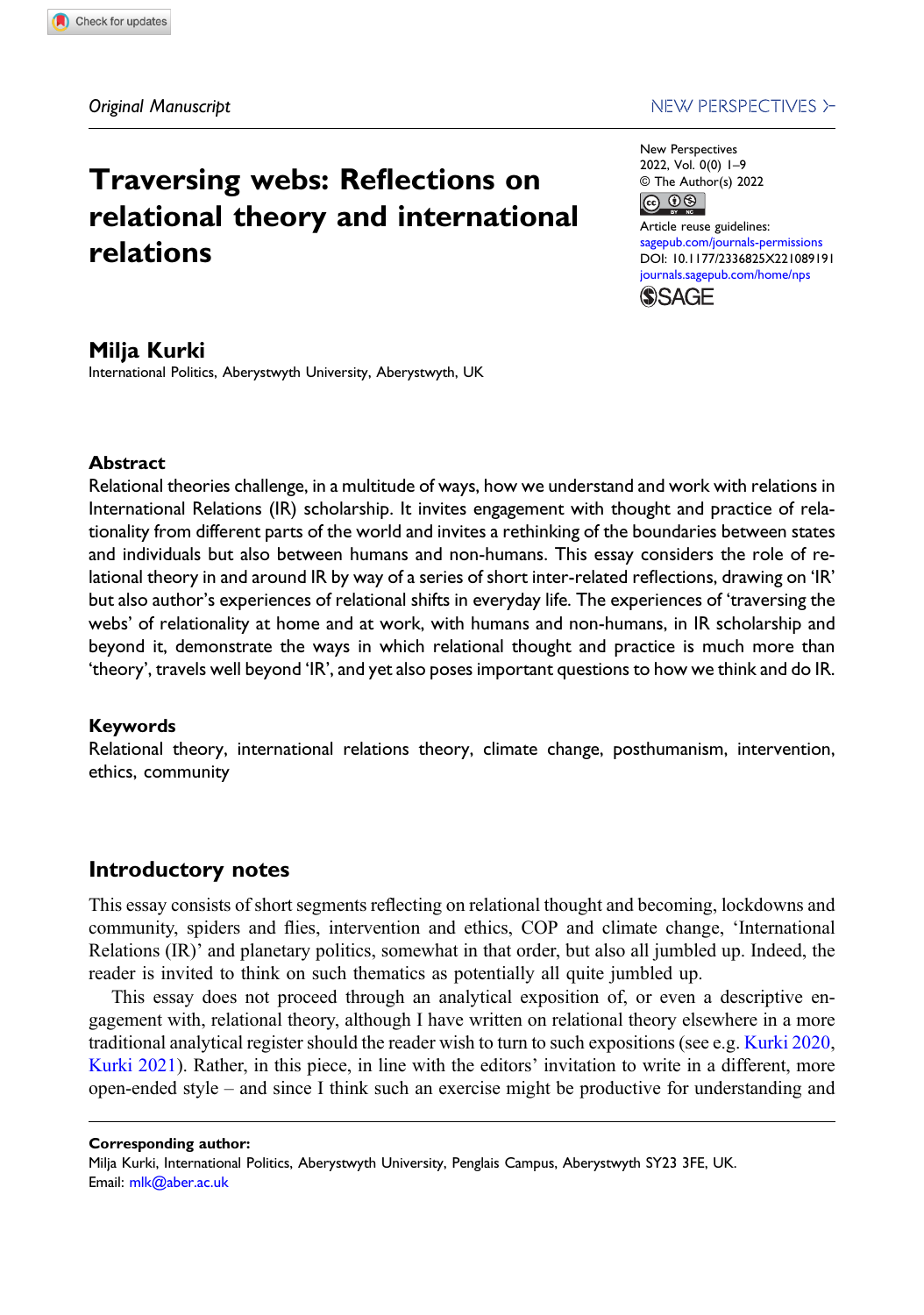

Figure 1. One member of kin, inhabiting an empty Felix cat food box.

<span id="page-2-0"></span>engaging with relational theory – this essay presents a series of short reflections around relational encounters in the author's everyday life but also, all at once, in IR scholarship.

The aim here is to give the reader a sense of some relational encounters, how they cross over, change and shift our bodies, spaces, thoughts and 'worlds' that emerge. The aim is also to show that these encounters in their own way also speak to the current efforts in  $IR -$  and across the sciences – to build new types of communities and politics. In line with relational theory, as I interpret it, the aim here is to present an open-ended 'web' of encounters via short vignettes – not an ontology or a methodology. I hope such an account will be helpful in opening up to readers a 'sense' of relational theoretical thought and practice as well as questions that arise from encounter with it for IR. \*\*\*

I am trying to think about how communities are created; or rather how they arise. I am thinking in a sense about how kin-bonds are forged, how they emerge and about the temporalities involved. I am thinking this partly as part of a work task I have been allocated: I have been asked to think on communities in Covid and post-Covid scenarios. For universities to respond 'responsibly' to Covid, it has been suggested that we, academics, might have a role in helping reconfigure communities thrown into disarray by the isolation and confusion associated with pandemic responses.

But as I reflect on this I am also thinking about my own evolving communities.

I do not have children, and like many I have not seen my parents or siblings for two years due to the pandemic. And like many I feel separated from the few friends I have. I am lucky, I suppose, to be stuck at home with my partner.

And yet it is not just 'us', me and him, at home. Preceding the pandemic and during the pandemic we have also been growing and developing kin-bonds of various kind close to home. Family, community, 'kins that matter' have multiplied during the pandemic.

One of the expanded communities is the community of spiders in and around the house. They form a key part of everyday life, ethical traversing and dialog for us. We face each other daily, from different perspectives, but also very differently from how we used to. I say this because we have shifted, or I have, shifted relationally traversing in and around their webs[.Figure 1](#page-2-0)

The starting point – and the long-term history of our relations, I am ashamed to admit – is one of murder. And I am the one that is in the dock, deservedly, for the shameless actions, and allowances for, the massacres, intentional and unintentional, that have preceded our community-building.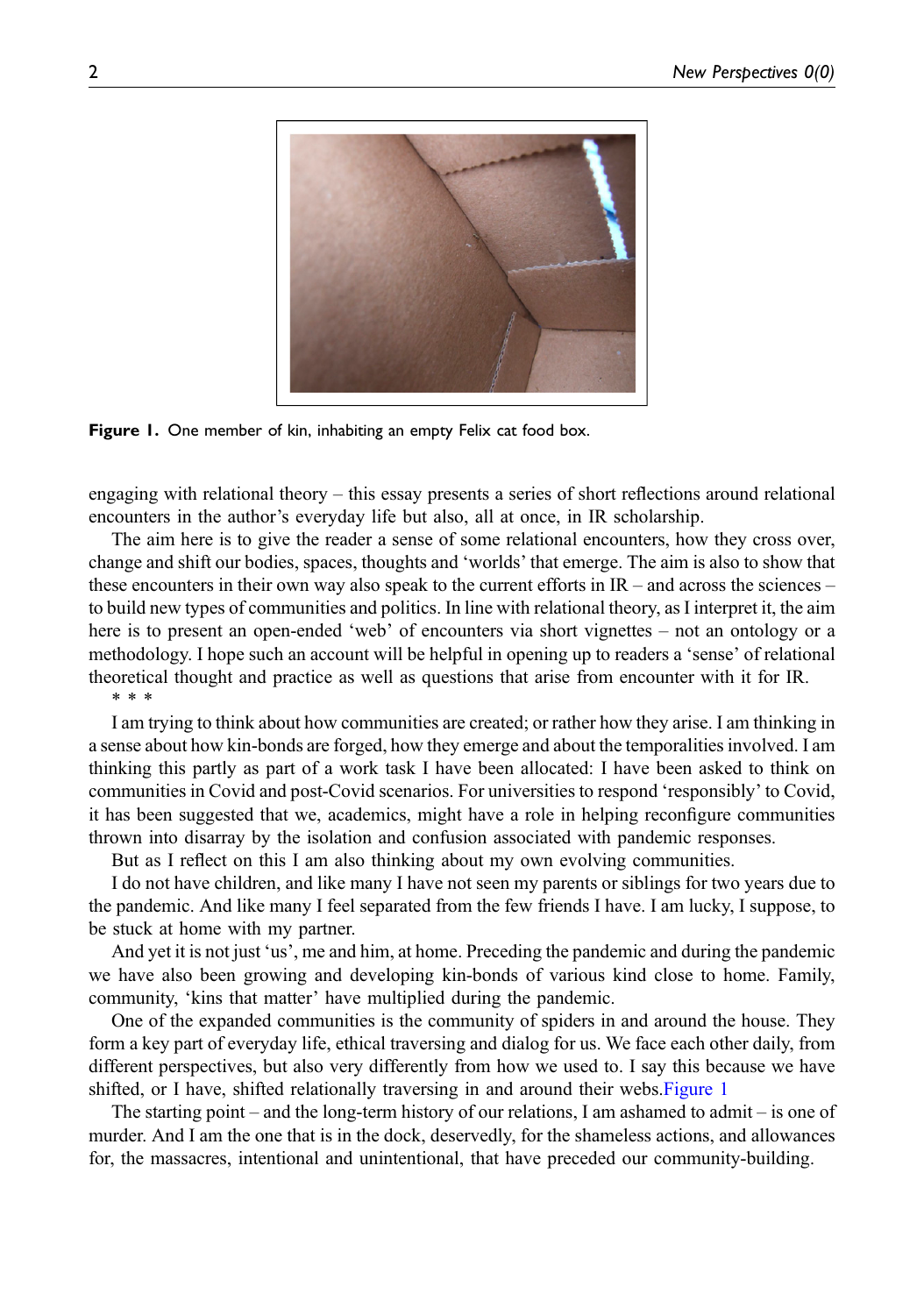Let us put it this way: I remember, almost 8 years ago exactly, arriving at our newly acquired house and sitting outside – ironically proud (for a supposed 'leftie') of our 'achievement' of finally making just enough money to be able to finally get a mortgage and purchase a house. Scared to be taking this step but proud all at the same time, I was learning to negotiate this new space in a Cwm in mid-Wales. As I was 'settling' in, one of the first acts was a thoughtless and yet quite intended massacre.

Across our front porch ran a small spider: enjoying the warmth of the spring sun, darting across the warm tarmac, the spider was heading into the bushes across. The mistake the spider made was not to spot my camping chair; the new proud 'manager of the porch'. Panicked by the sudden spiderly incursion, without much of a thought, I stuck my leg out and stepped on the spider. Just like that  $-$  splat.

My heart was beating; as it does on such occasions. I think I was upset, in a way, by the senseless sudden killing. But I was I think also proud, in a kind of apologetic way, of the quickness of my reactions, the unthinking speed of the murder, and the 'settlement' of order; 'no more worry', 'no more encroachment' from this unruly cohabitant.

My partner saw what happened and, horrified, said: 'why on earth did you do that?' I said something like, 'I don't like spiders, they scare me'. He left, mad, angered and disappointed. That disappointment never waned; but I have come to understand it better.

I cannot say I have not exterminated others since; but in the last few years, with a different set of ethical negotiations than were present at the mindless assassination that spring afternoon.

\*\*\*

During the same period in 2014 I entered a period of medical leave, prompted by a burnout (an unfortunate and increasingly frequent condition for academics). On doctor's orders, I was disallowed from engaging with any academic colleagues, email or even books. In the boredom and restlessness of the forced escape from a university job – which paradoxically keeps you running so fast it prevents you from ever really thinking – I was forced to sit in the new jungle of cohabitants we had joined in the Cwm and to 'think'.

With time (it took many months), I started to think on myself less and what I thought less and started listen and to observe, and also to care and not try to control. And this experience led me also to start to gently read very different things from what I had so far: Donna Haraway perhaps most significantly.

From the massacre, the loss of control of my own mind and body, and from loss of a control space ('work') I also started to let go a little; a process which was deeply uncomfortable but led me not only to relational theory but also to quite a different set of communities, ethical encounters and academic trajectories too.

I do now share my living space with a series of spider communities; and we are a community of a kind; not just in the sense that 'I don't kill them' or that they 'love me'– *neither* extreme of feeling is required for a community. What we live is a kind of traversing together, facing each other ethically, practically; and negotiating our use of space and habits with some care, no, I think more like with what [Haraway \(2016\)](#page-8-1) calls 'response-ability', a sense of recognition and reciprocal responsiveness.

For me, our relations are also meaningful; and not just because my human community has dwindled in size; but because in these encounters I have learned lot about the 'ethical' difficulties of living together, perhaps even more I have learned about this from 20 years of studying IR. \*\*\*

In June 2021, I am running around upstairs in the house trying to get ready for an Open University mathematics exam. I must perform, or all my efforts over the last year – a difficult year – will be wasted.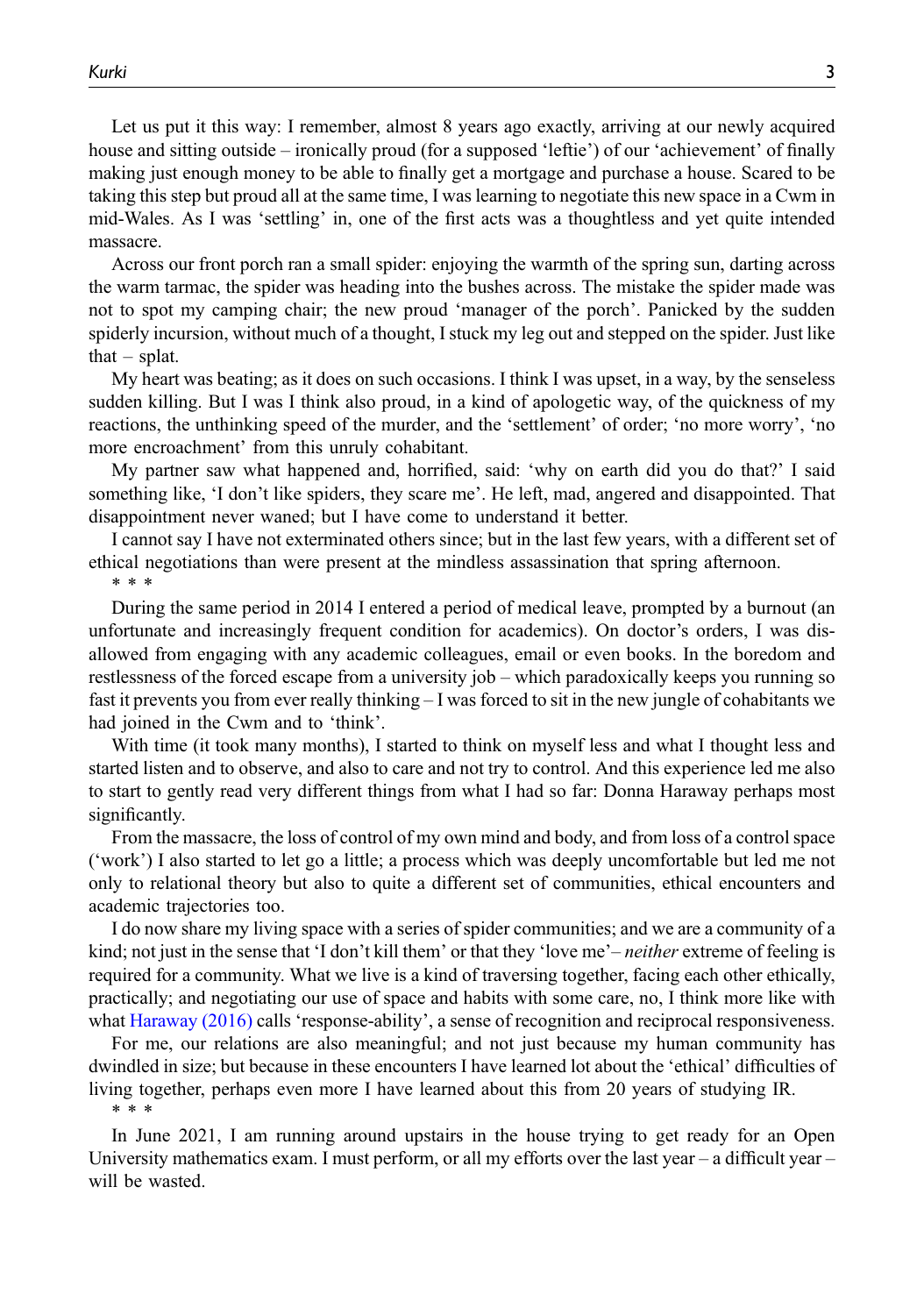An inconvenient addition to this rushing is a fly who has flown in, probably attracted by the very smelly kitchen garbage bag downstairs; the access to which is nevertheless annoyingly denied by a dirty plastic lid. So the fly flew upstairs seeking for sustenance or a get-away exit.

I acknowledged the fly's trouble and amidst my rushing did open a few windows to allow for a safe escape.

But I did not open the window in my bedroom: this window is not opened now because in the old partially rotted woodwork of the window lives a local spider community with their webs and interweaved efforts to sustain themselves and their offspring. I try not to disturb them if I can help it; so I opened other windows, offering exits into the warm summer sun for the lost fly.

Then a disaster struck for the fly. In the rush to find an exit, the fly flew into the spider web in the bottom corner of the window. Delighted, a spider hidden in the crack of the window popped its head up and started ensuring that the fly stay snared. The fly struggled, buzzed, tried to roll and extricate themself.

I stood there, a full 2 min or so, watching this slow-paced murder-in-the-making unfold.

I also considered: is this an occasion for an intervention, a kind of a 'humanitarian intervention', by this silent observer? But whose side would I intervene on? Do I try to save the fly or does my spider friend get to win this one? What should be my role? Do I have an ethical responsibility and what on earth would it be? Do I have stakes here; should I have a role in egging on 'my' spider community or not? I did not do anything. I just watched the panicked buzzing of the fly as it embedded itself deeper into the webbing. The spider was very pleased; I could tell.

And then a kind of a 'miracle' happened, full 2 min into things, when all I had acknowledged, was lost for the fly I had failed to help. Against all odds, the fly wriggled free and flew off. I was delighted for it and felt a little sorry for the spider. But I did take an extra 5 min to now concertedly usher the fly to an exit: saying out loud: 'You're so lucky, mate. Well done! Have a nice day!' \*\*\*

We are all just trying to get by, to exist, to negotiate surroundings. Our visiting fly is, and my cohabitor in the spider corner is; and I am too. We have different struggles, and yet they are also tied up together. We are trying to cohabit, and survive together in a world where, as Anna [Tsing \(2015\)](#page-9-1) emphasizes so well, nobody survives alone.

That said, a lot of the times I think I try to do a lot more than survive with others.

Believe it or not, along with some other academics on this planet I am also trying to boldly 'theorise' how we might find ways of better cohabiting on the planet. I am thinking about what I should do 'to make the world a better place'. I am an IR scholar after all: that is what we are taught to do! We come to the field as good liberals, good Marxists, good humanists – trying to save the world, possibly from those others trying to save the world – and we are thought to 'do better' in so doing. What else would we do? Why else would we do IR?

Think harder, study more deeply, capture the whole – *capture the whole and save lives, save the* planet!

This is a lot more ambitious, and at the same time somehow a lot more silly and also much more dangerous, than cohabiting. Cohabiting is hard enough: it is hard to recognize, across difference, the right of others to exist, to survive, to kill, to not be killed; it is hard to provide space, to listen, to negotiate complex interests and resources, to not make others so easily 'killable', in Haraway's terms. That's *really* hard when everyone is in some sense food, resource, compost for everyone else, the ultimate origin and nub of ethics as Dorion [Sagan \(2013\)](#page-9-2) has suggested.

And yet on top of this some of us – like me, but I know there are others (perhaps even you reading this) – also think that we can 'theorise IR' and solve the problems on the planet. Wow!

All that, when co-existing with a spider is so difficult?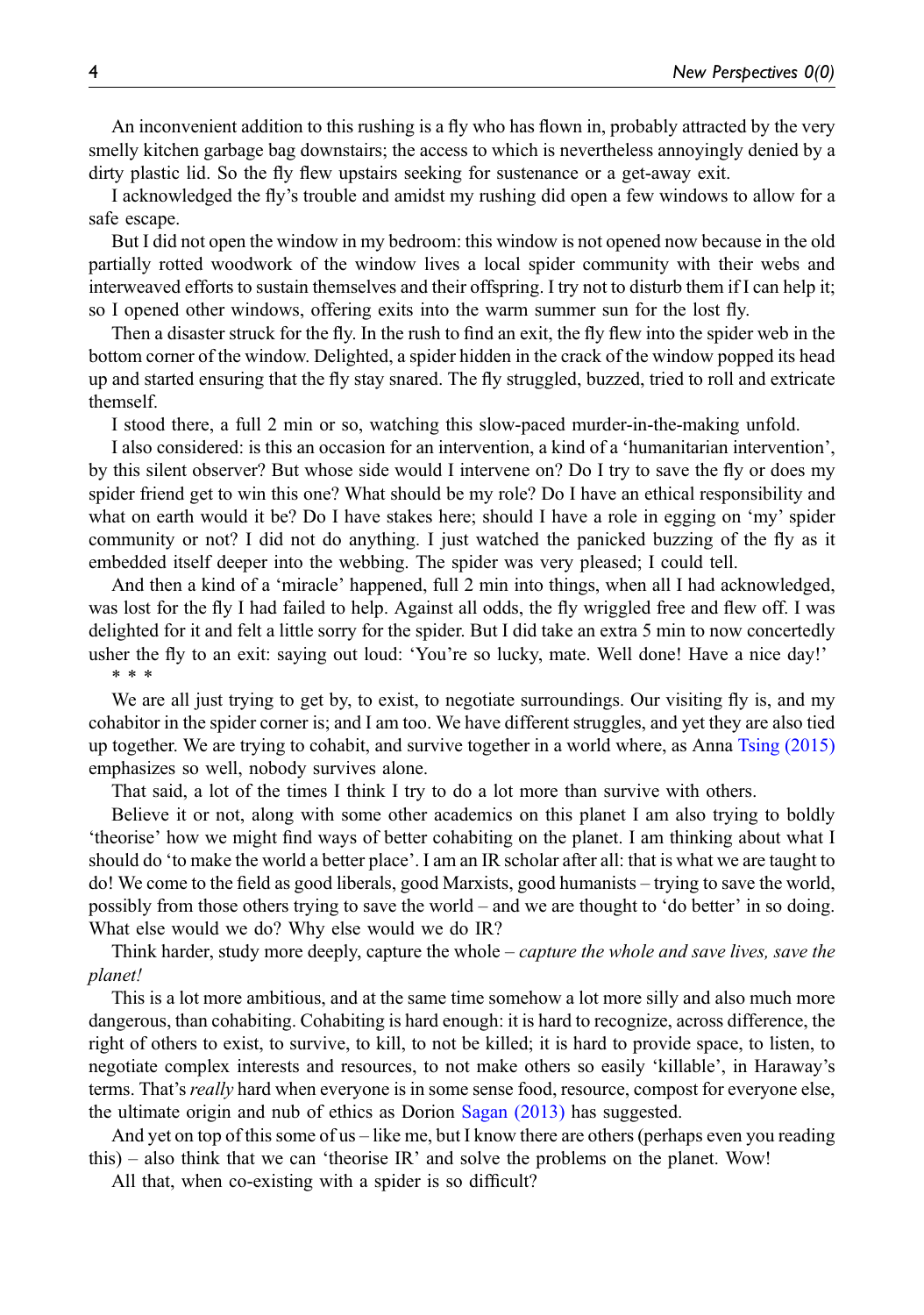The contradictions and the tensions between my 'human' 'working' 'academic' life and my 'real world' communities and negotiations are stark. And yet they are important tensions and relations – webs if you like – to think through, to traverse through.

\*\*\*

COP is coming; be ready.<sup>[1](#page-8-2)</sup> Why? Not least because it is a chance for the UK – the country whose residency requirements I need to live by, and in some regards also a community of fate – to shine on the 'world stage'.

Big important (mostly) men in suits sit in big wide rooms negotiating over the future of the planet, with Boris Johnson at the helm of the process. Can there be a more important event!

For a moment the colonial history of Britain's trade and military missions is forgotten as the UK steps in to climate politics as a 'unifier' of the world. UK once more can show it can lead; show it can unite humanity. And should this be doubted, the UK has stepped in to help those developing country others unable or unwilling to 'pay' their way into full equality of responsibility for climate change.

If a negotiation settlement is reached, humans, states, the 'international community' can tell themselves that they were good responsible humans; they 'did something' to 'save' the planet, to save the animals, to save ourselves. Much is at stake then at the  $COP - not$  just for the world, the planet but actually perhaps more for 'us', our sense of importance, agency, capacity in the face of an otherwise scary 'hyperobject' ([Morton, 2013](#page-9-3)).

But so much more is at stake in climate change – and the COP – than the negotiating solution, which no doubt is not insignificant for our personal lives and community bonds on the planet. The real challenge of climate change is facing the assumptions many of us embrace when we come to climate as an 'external' event to be 'controlled'.

Here, an inherent need to manage, to unify, to make orderly a world of many, so many, others, is revealed. The Anthropos of the Anthropocene trots confidently on the 'world stage' created by COP. The COP if you like 'creates' a world for us to pretend we can sit on and control, out of a multiplicity of many worlds and the tangled webs of them which we actually inhabit.

How can the pluri-worlds exist in the world of the COP? Is'the international' bound to win, like a totalitarian vision of universal truth, ethics and action? Probably, Yousef'[s \(2018\)](#page-9-4) 'Black Anthropocenes' have little place here. COP is human, it is in charge, and yes, it is pretty white and pretty male. On this stage, the radical feminists, the postcolonial protests, Black Lives Matter, even environmentalists are bit part actors; and on this stage they mostly are allowed to speak only on the other side of the security fences, which secure the existing 'state order' and its representatives.

I *am* to be part of the COP: as an academic working on climate change and an IR theorist no less! I am to contribute, to show my relevance to the COP.

Will I speak for the planet, the humans, and the spider communities too? I will be their voice; me, Greta and Boris.

But what if COP is a problem of the not-so-very-relational IR? What if COP is not a self-evident solution if we actually try to traverse webs, instead of managing them like battery farms, zoos or fish tanks?

\*\*\*

One of the things COP and related discussions has raised is the question of cross-generational response. What responsibilities do we have for others in the future?

But I am also thinking on a related, but seemingly perhaps even more difficult question: how do we think temporality when we think of community? Do we need to be born together and live together and for how long? Do we need a history of a 'nation' to build a community? How long do we need for a community? And is the definition of a community not the 'whole' but also how the 'self' is changed or webbed into the fabric around it? Is it shifts in these temporal relationalities that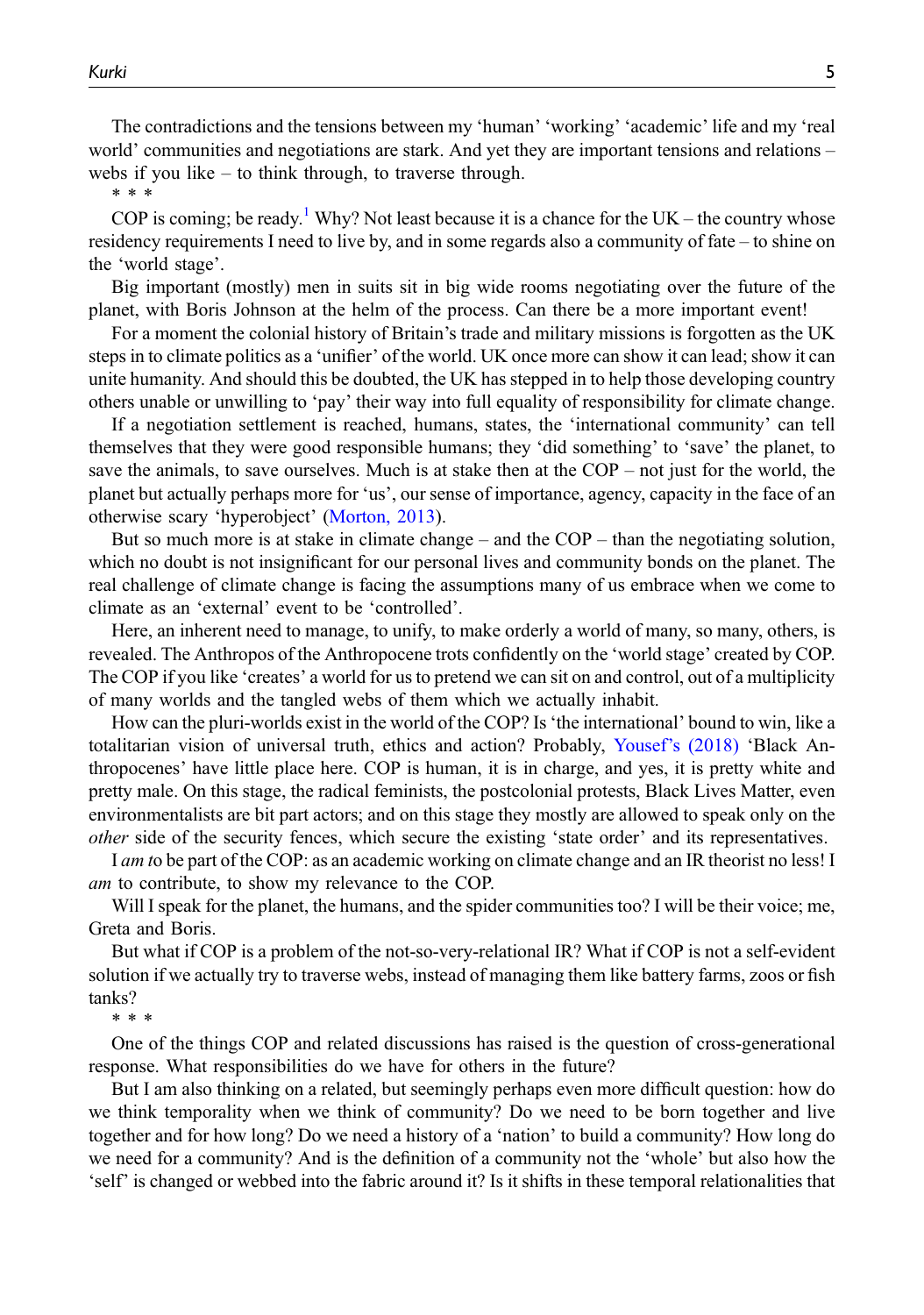matter? How do we traverse relationally in a temporal horizon, not just spatial one? Undoing the 'globe', the (one-world) 'world' may be possible; but how does one undo the temporalities of states and nuclear families as 'communities of fate'?

How long did it take me to form a community with the spiders in the bedroom? When did it become a community?

Rafi [Youatt \(2020:](#page-9-5) 92) powerfully, and rightly, asks: 'Do we have the political imagination to see sovereign communities – wolf packs – that exist on a different temporal scale than ours? And can we engage with the conditions of their self-dissolution–even under conditions that are partly externally driven – without taking up the impulse to intervene and save them in the name of their own sovereignty?'

These are important questions – and not just theoretical questions. They are very concrete for the spiders and me; and important it seems for all families, communities of fate, for communities of cohabitation.

\*\*\*

What is important is not where we end up but also where we start. We think a lot on endpoints in IR – peace, co-operation, development – or the steps to take us to the endpoints. And yet, it is recognizing the skewed nature of a lot of our 'starting points' that is key.

I this this having spent a partly sleepless night thinking on ghosts and spirits. Amaya Querejazu, an exciting relational theorist currently at Aberystwyth, though locked down on the other side of town, has got me thinking, again. She has written an important article draft on animacy, animism and re-enchantment. It has got me thinking, not just about spiders and cats but also, strangely, about planetary democracy.

The reason is not that it has given me answers to how we might converse with plants and animals and spiders and flies politically – a project I am currently getting off the ground – but because I think it has given me an important insight as to what questions not to ask about planetary democracy.

We start, or I start, discussions on what it would mean to do politics with non-humans from the assumptions that the difficulty here is one of communication, representation, and ethical frameworks. That is, I tend to assume that the challenge with planetary democracy is that we tend to assume that people are conscious beings who use human language to communicate, which animals and plants, and rocks do not. Communication, politics then must be tricky somehow, and my project is to resolve those trickinesses. I tend to assume that the issue is of finding new ways of representing, that is, that instead of representing interests via liberal democratic modalities, we find new ways of conversing, listening as well as representation. Earth Systems Councils or Embassies of the North Sea, the challenge is new forms of representation; what we need is liberal democracy 3.0!

And we tend to assume that the difficulty is also in part one of how non-humans fit in with our 'ethical frameworks', that is, that we have ethical codes whose extension to 'others' or modification of which to fit in others is what we should be focused on. This is all very tricky, it seems to us. Tricky. Tricky! Impossible?

But perhaps all these questions which I keep circling around are the wrong starting points, unhelpful starting points.

Why cannot we communicate with plants and animals and inanimate objects, when we do, daily, do precisely that? Whether it is Noodles the cat in our house needing get outside for a pee, tomato plants screaming for water, or even my PC, my 'lifeline', heating up, I have little difficulty in my relational webs in 'knowing' something about their needs, all without 'human-like' voice.

This is quite similar to how I know my partner of 12 years: he can say a million things but I still do not know what he thinks; and yet I can still tell when something is wrong, without any words.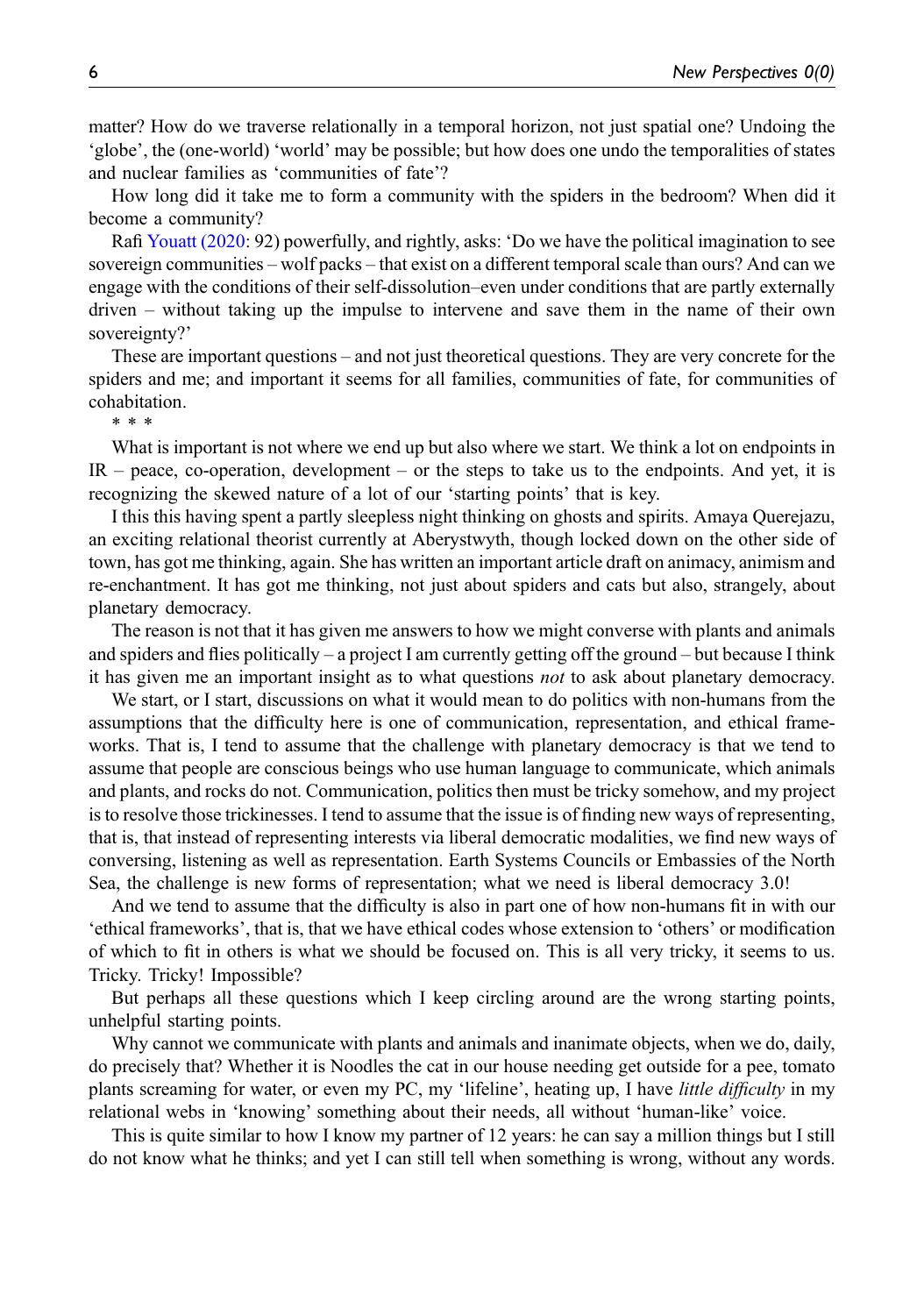Philosophers of social science have for years argued that the 'other minds problem' is the most intractable problem of the social world and social sciences; but while I do not know all of what others think or where their whims might take them, I do not need to and they do not either.

Uncertainty, quantum theorists call it; spirits Amaya calls it; whimsicalness I think I would call it. Whatever you call 'it' there is both much more and much less to the problem of other minds: more in the sense that other minds are more than other minds (brains in vats in Latour's sense ([Latour, 1999](#page-9-6))) – they are relationally bound – and much less in the sense that they really are not so 'other' in relational webs.

To start our inquiry into non-human democracy from separation, from flat relationalities without spirit, from representation of 'another', is the problem.

Where we start needs to be a point of serious reflection, not just where we end up. And perhaps, starts and ends – a certain kind of linearity of logic – is the problem in the first place. \*\*\*

Relational theory has a 'form' which is difficult and attractive all at once. It is not a uniform form; but there is a kind of a stretching 'out' of self and stretching 'in' of others; there is a kind of incredulity in the face of borders and dichotomies; and there is certainly an interest in finding other worlds, not only in different parts of the world but in the very worlds we live, even in 'the west'.

What do we do with relational theory? Well, we can write books and articles that call into question modernist, humanist, western-centric narratives. Or we can create new synergies of theorists across different parts of the planet and disciplines, to challenge dominance of 'thing' thinking. I have been part of exploring some of these options and so have many others.

And yet, the most interesting, powerful and meaningful relational shift has been the nonanalytical, the intuitive reorientation to relational flows and response-abilities, redrawing communities and care relations. Relational theory then is much more than relational theory; or indeed relational practice. It is a kind of a dance, as [Kavalski \(2018\)](#page-8-3) has called it; difficult, and not always rhythmic or co-ordinated. It is a kind of invitation to learn to move differently with some but incomplete sense of others.

The task we were given for this essay is to reflect on: what do you think relational theories of IR offer to the field and add to the debate about IR? What are the promises or limits of relational approaches, and how can or should discussion proceed?

These questions, while reasonable in many regards, may not be the right place to start, or to end. Such questions seek to understand what a particular set of actors or theorists can give to the wider web of the 'whole' of IR.

But the whole of IR theory is also part of the much wider webs we traverse. And our daily actions – from the murderous tick to wish to 'save the planet', which co-habit in many of us so easily – are also ways of traversing the webs, which also help structure 'IR'. We are traversing in all kinds of ways – with spiders and states and technologies – but how we traverse can also shift and reorient to reveal different webs, different layers, different lives, different response-abilities.

It is a little weird traversing in webs, facing and negotiating with others, without full 'knowledge' or 'control' but also with some sense of others; without clear ethical compass but yet with some sense of care, some responsibility. Relational theory and relational life feel a little weird, to be honest, for me and I know for others too (is it throwing away modernity, the state, morality and ethics as we know them?); and yet relational theory and life also feel weird 'in a good way'; not necessarily as ethically 'good', but more in the sense of 'facing the world' good. That may not be much of a justification, perhaps, for us or IR to turn to it, but, for me, there are worse ways of traversing.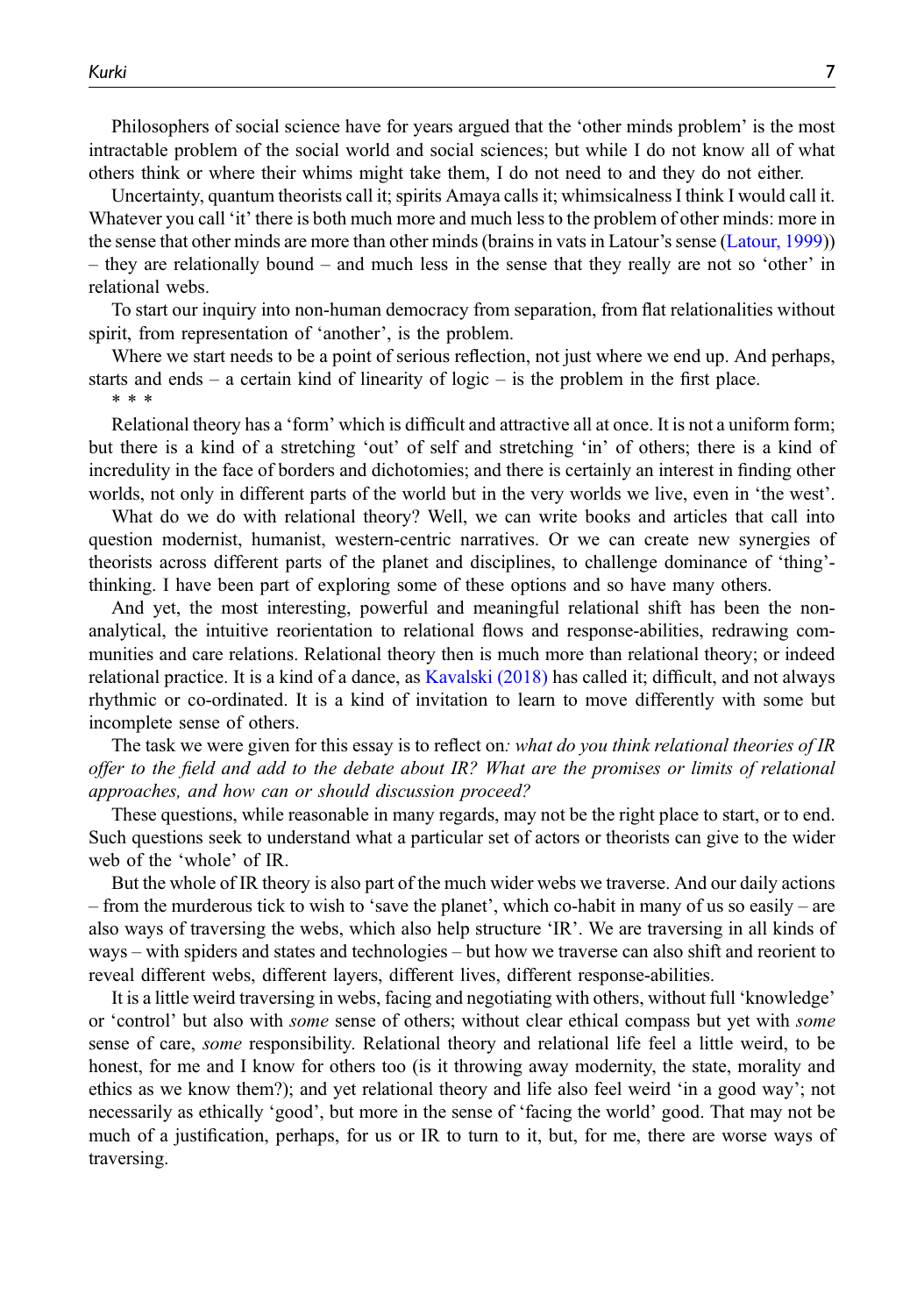# Short postscript postscript postscript postscript postscript postscript postscript postscript postscript posts<br>Short postscript postscript postscript postscript postscript postscript postscript postscript postscript posts

Academic writing is a weird way of connecting with others. We enter it normally with a great sense of pressure to 'convince' others, to justify arguments, logics, suppositions. That is how and why we write – at least I do – for publication. This kind of writing is quite different. To be honest, I did not think I could develop such. It feels alien. I am no artist, I have very little creative skills, and zero training in such. I do not even have an urge to express in alternative ways. I am a very box-standard writer and academic.

But when Joe, having read the paper, asked me: but tell us, also in the paper, 'what did it feel like to write just ideas, without arguing?' he got me thinking: this way of writing is not only more enjoyable but also richer, somehow, with ideas, even as it is short on justification; ideas that travel, traverse, jump and connect; ideas that are not justified just by justification.

But, Milja, does it mean anything goes? Does it mean academic rigor is out of the window? Does it mean this is just another kind of postmodernism or something? Yeah, I hear you asking that – because I hear these questions in my head too, all the time, like an annoying bell that will not be quiet. Where is the argument? How is it justified? Is it contextualized? What is the conclusion? What is the originality and the significance? A well-trained REF-manager cannot but ask: but what is the originality, the rigour and the significance?!

And yet, in response, I am just going to say; it was enjoyable, meaningful, and weird writing like this. And it has been good to talk with readers of the paper about how and what they connected with – rats in their own lockdown backyards, semiotics of posthumanism, spiders in their kitchen windows, web-working. These were scholarly chats, for sure, but also much more than that, relational theory in practice, in life. That too.

### Acknowledgements

Many thanks to the New Perspectives readers and editors for their comments on an earlier version of this essay. Many thanks also to Amaya Querejazu, Toni Cerkez and Joe Thurgate for their comments, reflections and suggestions. This piece also arises in conjunction with the Worlds We Want project at Aberystwyth University. The support of the TWWW team and AU is much appreciated.

### Declaration of conflicting interests

The author(s) declared no potential conflicts of interest with respect to the research, authorship, and/or publication of this article.

### Funding

The author(s) received no financial support for the research, authorship, and/or publication of this article.

### <span id="page-8-2"></span>**Note**

1. This vignette was written in October 2021.

### <span id="page-8-3"></span><span id="page-8-1"></span>References

<span id="page-8-0"></span>Haraway Donna (2016) Staying with the Trouble. Durham: Duke University Press. Kavalski Emilian (2018) Guanxi of Relational International Theory. London: Routledge. Kurki Milja (2020) International Relations in a Relational Universe. Oxford: OUP.